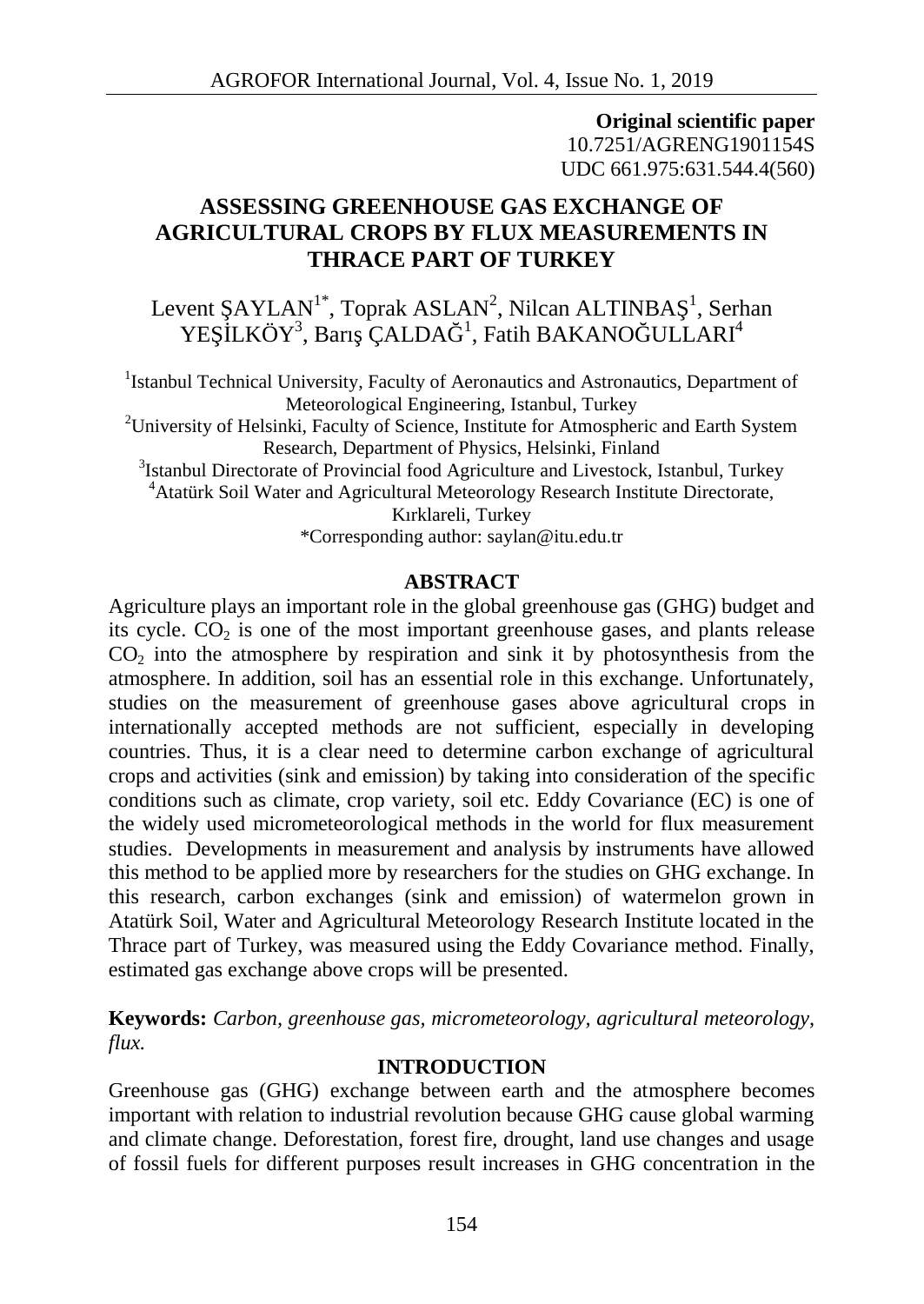atmosphere. In the terrestrial ecosystem, agriculture has one of the key components of global GHG's budget by means of capturing  $CO<sub>2</sub>$  from the atmosphere. Therefore, agricultural and forest areas have critical roles by sinking of carbon for the national global GHG's budget.  $CO<sub>2</sub>$  from the atmosphere is captured by photosynthesis, emitted by respiration and stored by sink (Net ecosystem exchange) within the plant organs. There are however few studies on this topic for the agricultural crops when compared to the studies on forests. In most of the developing countries; such as Turkey, carbon budget of agriculture is calculated according to IPCC values. For this reason, representativeness of the calculated carbon budget should be assessed by comparison with measured data and actual emission and sink coefficients.

The purpose of this study is to assess the results of the experimental GHG flux studies, were done in the Thrace part of Turkey, on  $CO<sub>2</sub>$  and  $H<sub>2</sub>O$  above crop (watermelon) using eddy covariance (EC) flux approach. The measurements were carried out from 2012 to 2013. Experimental studies were conducted in the selected fields (KRK) of Atatürk Soil Water and Agricultural Meteorology Research Directorate in the Kırklareli city, Turkey.

## **MATERIAL AND METHODS**

The flux studies had been carried out between 14 May and 9 October 2012 in watermelon planted field in KRK (41.73  $\degree$  K, 27.21  $\degree$  D) which is shown in Figure 1. The experiment area is about 2 ha. An EC measurement system (3D sonic anemometer, open type gas analyzer) and an agricultural meteorology research station were established in the study area. Figure 2 shows EC and agricultural meteorology measurement stations established in KRK. At the EC station, the 3D components of wind speed by 3D sonic anemometer and the  $CO<sub>2</sub>$  gas concentration by open path infrared gas analyzer, were measured. In the agricultural meteorological station, the global solar radiation, the net radiation and photosynthetic active radiation were measured at 2 m, wind speeds at 0.5, 1, 2, 5 and 10 m and wind direction at 2 m, soil temperatures at 2, 5, 10 and 20 cm.



Figure 1. Watermelon planted area in KRK.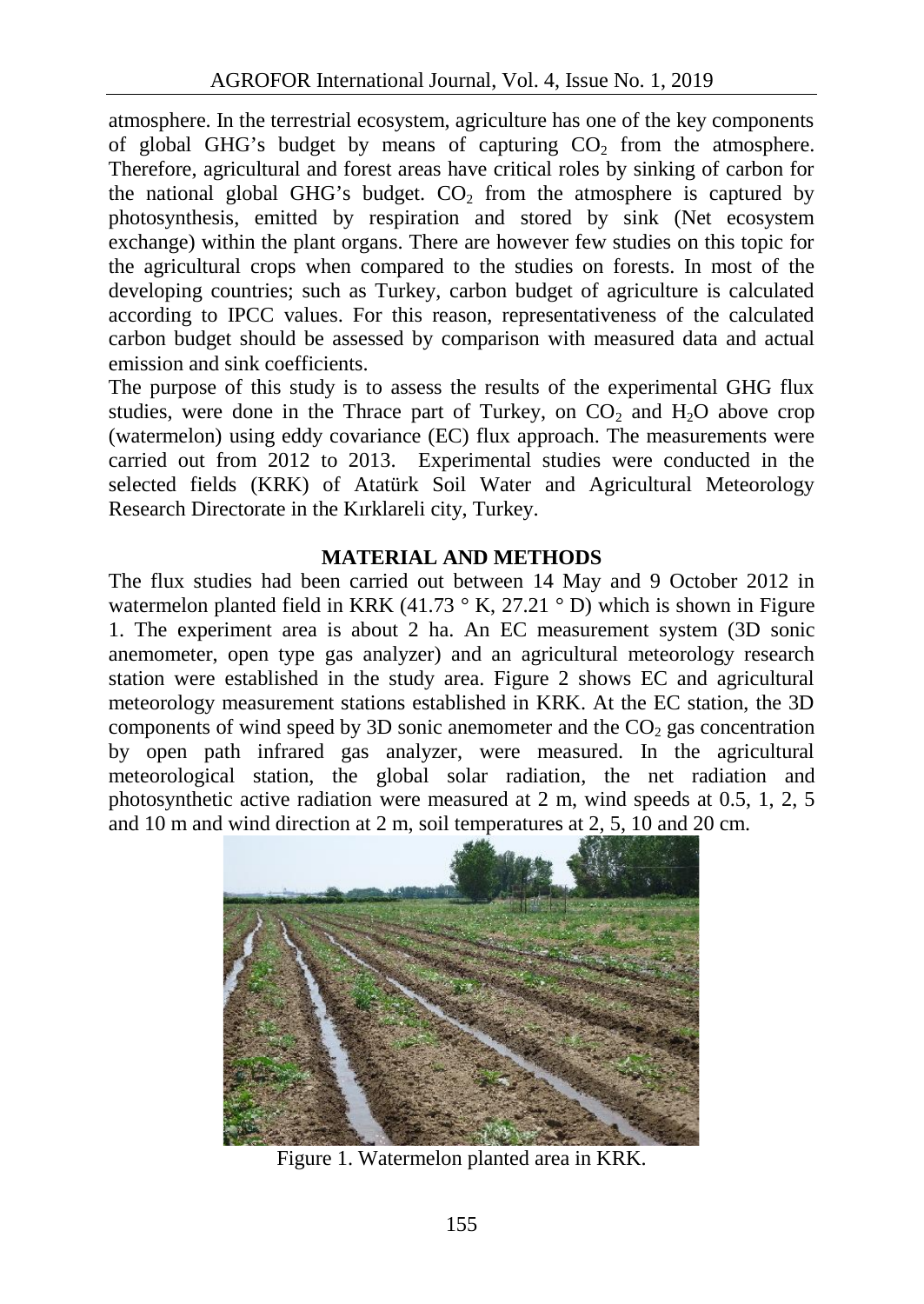

Figure 2. a) EC b) Agricultural meteorological station ( $\alpha$  aylan et al. 2012)

Thanks to the advancement in technology and the development of measuring devices, 3D wind speed and gas flows have been measured in very short time intervals (Burba, 2013). The EC method, in which the fluxes of the interested gas  $(CO<sub>2</sub>, CH<sub>4</sub>, H<sub>2</sub>O$  etc.) related to the covariance between the concentration and vertical wind speed in the eddies, has been popular since the 90's. Nowadays, EC is the most widely used manipol in flux studies.

Equation 1 shows how  $\frac{1}{2}$  flow is calculated according to the EC method:

$$
F_c = \rho \overline{\mathbb{H}} \overline{\mathbb{H}}^7
$$

where  $F_c$  is  $CO_2$  flux (µmol m<sup>-2</sup> s<sup>-1</sup>), w is deviation of a verage wind speed (m s<sup>-1</sup>), c is deviation of average CO2 concentration, and  $\overline{\text{while}}$  is covariance of the deviations (Foken, 2008).

The main output of the EC method is Net Ecosystem Exchange (NEE). Negative values of NEE refers the net carbon accumulation of the crop. The NEE obtained as a result of the measurements and calculations is fragmented into the Ecosystem Respiration  $(R_{\text{evo}})$  values representing the amount of carbon that the plants give to the atmosphere as a result of respiration, and Gross Primary Production (GPP) that shows total carbon production of plants. The relation of these three variables is given in Equation 2:

$$
R_{eco} - \text{NEE} = \text{GPP}
$$
\n(2)

The direct and high resolution of flux measurement capability of EC method has made this method the most widely used in flux studies despite the cost of installation and difficulties in data analysis.

### **RESULTS AND DISCUSSION**

The maximum, minimum and average temperatures, precipitation, relative humidity (RH), wind speed, global and net radiation averages obtained from measurements made at the meteorological station are shown in Figure 3. In this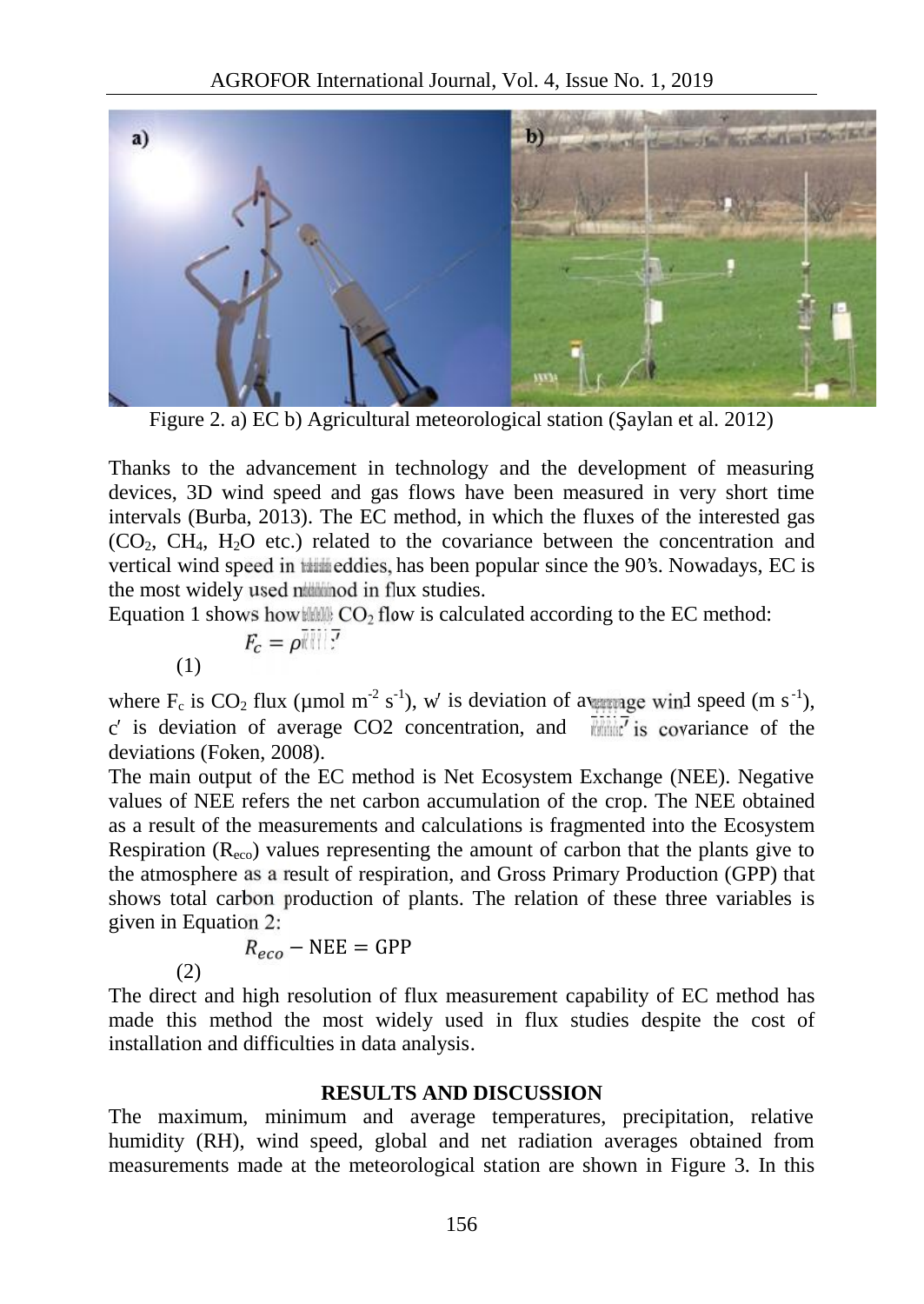period including watermelon growing, the daily mean air temperature is 22.7 °C, the average maximum air temperature is 37.6 °C measured on August 8, 2012 and the minimum air temperature is 8.28 °C measured on May 24, 2012. The air temperature generally remained below about 2 °C over the 50-year average temperature recorded by Turkish State Meteorological Service during the development period (Aslan, 2014). The first month of the growing period was quite rainy. A total of 88.2 mm of precipitation during the whole period as 71.4 mm of it fell between 14 May 2012 and 2 June 2012. From the planting of the crop until July 31, 2012 which was the first harvest date, 18 rainy days past and 73 mm of precipitation were observed (precipitation over 0.1 mm was considered). The May which is a rainy month in the City of Kırklareli has caused the relative humidity to be generally high during this month. The daily average relative humidity during the growing period was 61.41%. The maximum and minimum relative humidity values were measured on May 29, 2012, with 96.3%, and on August 28, 2012, with 33.62%. Global and net radiation showed similar changes in the same period. Due to the rainy weather and cloudiness during May, very low values were observed for both variables. Global and net radiation increased during June and began to decline from July. During this period, the lowest daily average global and net radiation values were measured on May 29, 2012 as 71.09  $Wm<sup>-2</sup>$ , 4.61  $W m<sup>-2</sup>$ , respectively. The maximum global radiation and net radiation values were measured on June 18, 2012 with 373.2 W m<sup>-2</sup> and June 17, 2012 with 176.7 W m<sup>-2</sup>, respectively. The average global radiation and net radiation values were determined as  $274.11 \text{ W m}^2$ , , 126.5 W  $m<sup>-2</sup>$ , respectively. Daily average, maximum and minimum wind speeds were determined as 1.74, 7.36 and 0.46 m  $s^{-1}$  respectively while the average wind speed was  $1.74 \text{ ms}^{-1}$ .

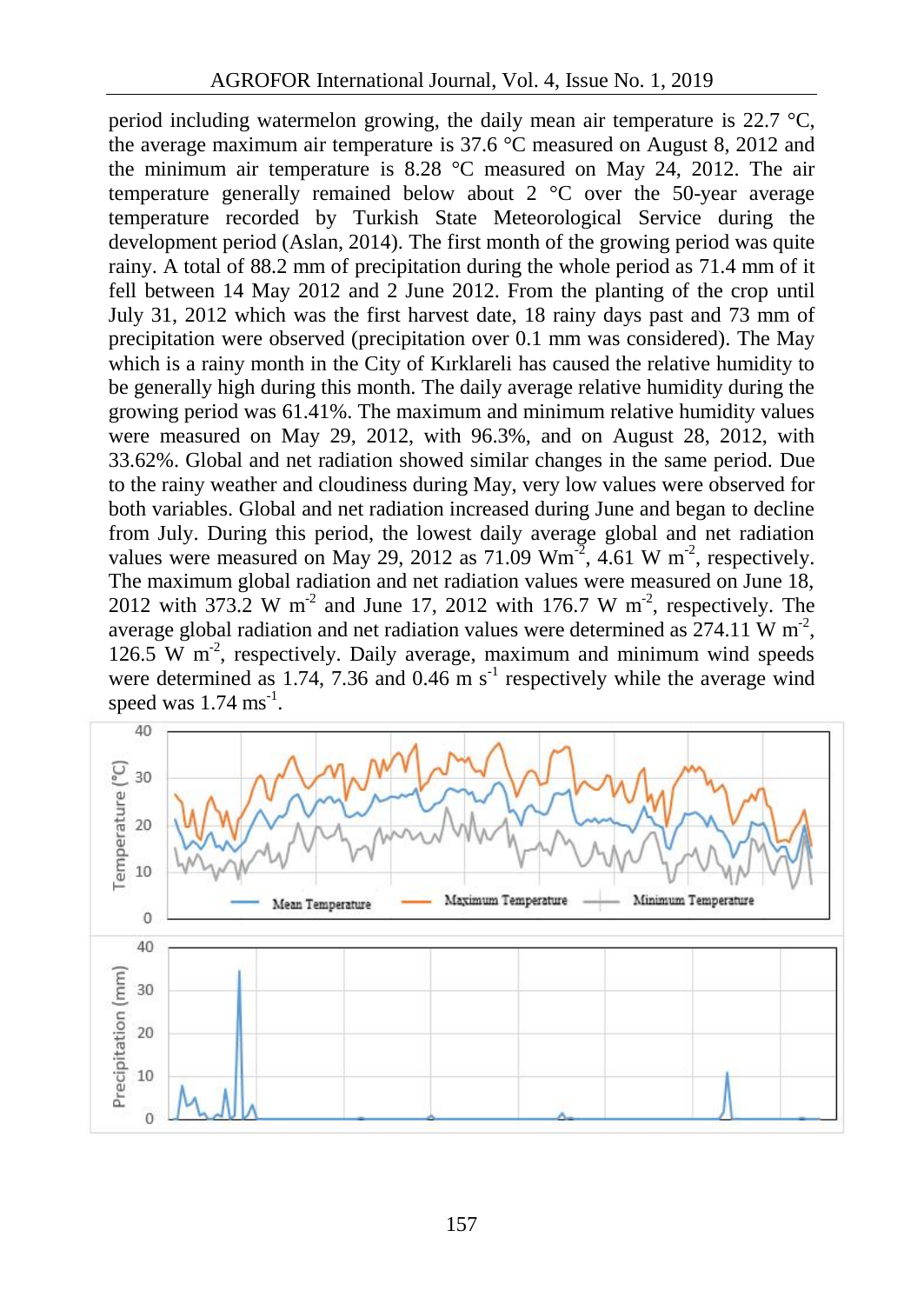

AGROFOR International Journal, Vol. 4, Issue No. 1, 2019

Figure 3. Variation of meteorological parameters during growing period

The variation of the daily values of NEE, GPP and  $R_{\text{eco}}$  during the growing period is shown in Figure 4. As a result of the measurements and analyzes, cumulated GPP was found as 1160.2 g C m<sup>-2</sup> (4246.3 g CO<sub>2</sub> m<sup>-2</sup>), while R<sub>eco</sub> was 846.35 g C  $m^2$  (3097.6 g CO<sub>2</sub> m<sup>-2</sup>) and NEE was -299.03 g C m<sup>-2</sup> (-1094.45 g CO<sub>2</sub> m<sup>-2</sup>). The negative value of NEE shows that the crops act as sink in the carbon budget. The daily mean GPP, NEE and  $R_{\text{eco}}$  values were 8.99, -2.31 and 6.56 g C m<sup>-2</sup>, respectively. Daily maximum and minimum GPP were determined as 17.64 and 1.27 g C m<sup>-2</sup> respectively during the growing period of watermelon. The maximum daily amount of carbon released by watermelon respiration was 10.08 g C m<sup>-2</sup>, whereas the minimum was found as  $2.91 \text{ g C m}^2$ . The maximum amount of carbon storage from the atmosphere was measured as -9.09 g C  $m<sup>2</sup>$ . The daily average emission value of watermelon was determined as 6.56 g C m<sup>-2</sup> (24 g CO<sub>2</sub> m<sup>-2</sup>) and the sink value was 2.31 g C m<sup>-2</sup> (8.45 g CO<sub>2</sub> m<sup>-2</sup>)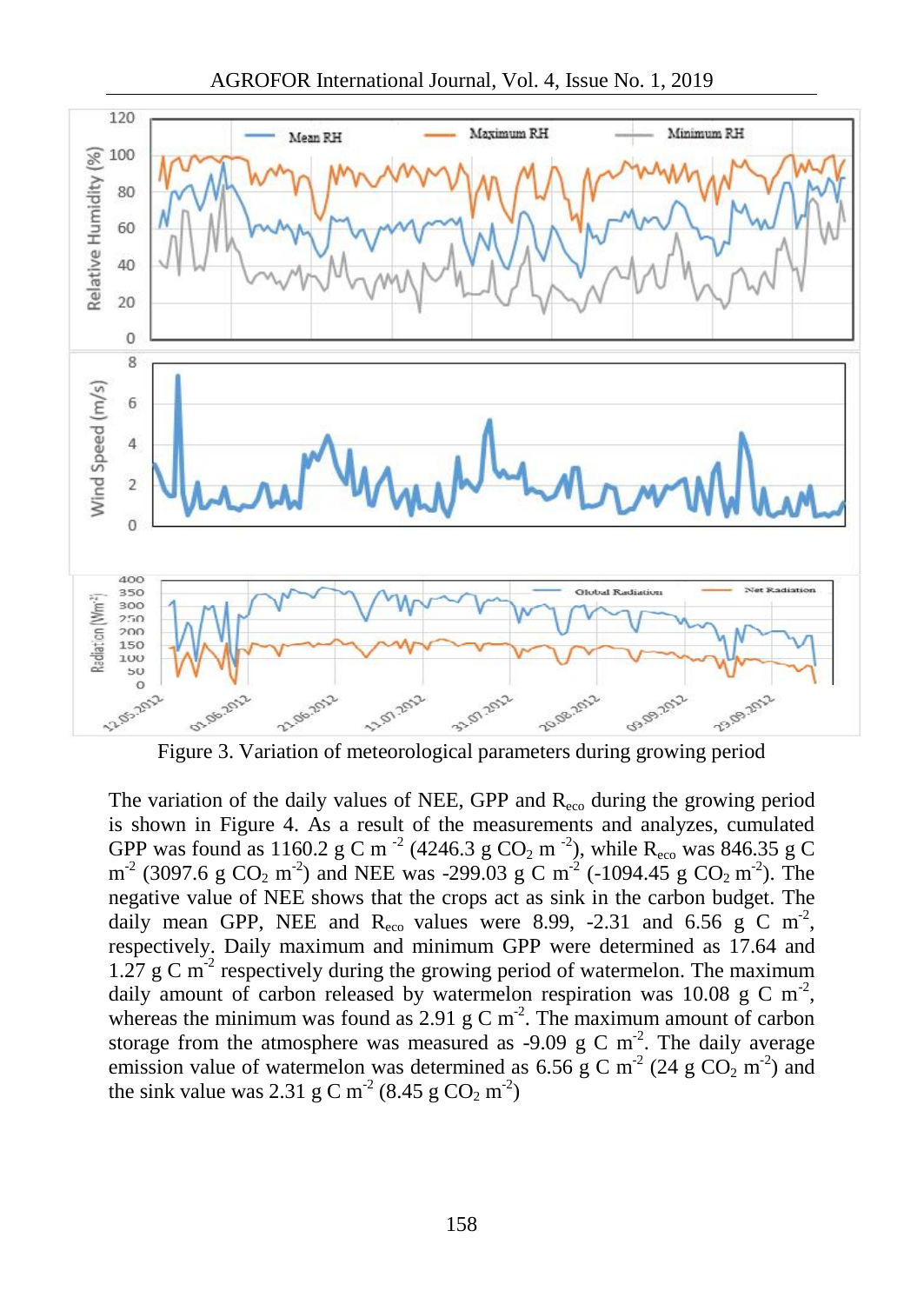

Figure 3. Variation of NEE, GPP and Reco during growing period

### **CONCLUSIONS**

The measurement and analysis results cannot be compared with any study, because this study is the first one in the world including watermelon crop. Coefficients obtained from the developed countries are used in the assessment of the carbon budget of the countries. With the spread of similar studies, it will be possible to determine the national carbon budget by determining the coefficients representing the climate and ecosystem conditions of individual countries.

The carbon fluxes of the crop is under the influence of many meteorological variables. In order to represent the fluxes accurately, it is important to examine the linear or nonlinear relationships between NEE, GPP and  $R_{\text{eco}}$  and also meteorological variables. The mathematical models using the obtained relations and values by this kind of studies may be able to determine carbon fluxes correctly. However, it is necessary to measure carbon exchange over crops using micrometeorological methods for having actual data, although it is costly and inconvenient.

### **ACKNOWLEDGMENT**

We would like to thank The Scientific and Technological Research Council of Turkey (TÜB TAK) for their support by the projects numbered 109R006 and 108O567, Istanbul Technical University Rectorate and the Ministry of Food, Agriculture and Livestock for their contribution to this interdisciplinary work. In addition, we would like to thank all the employees who contributed to the project from the Atatürk Water and Agricultural Meteorological Research Institute during this research project.